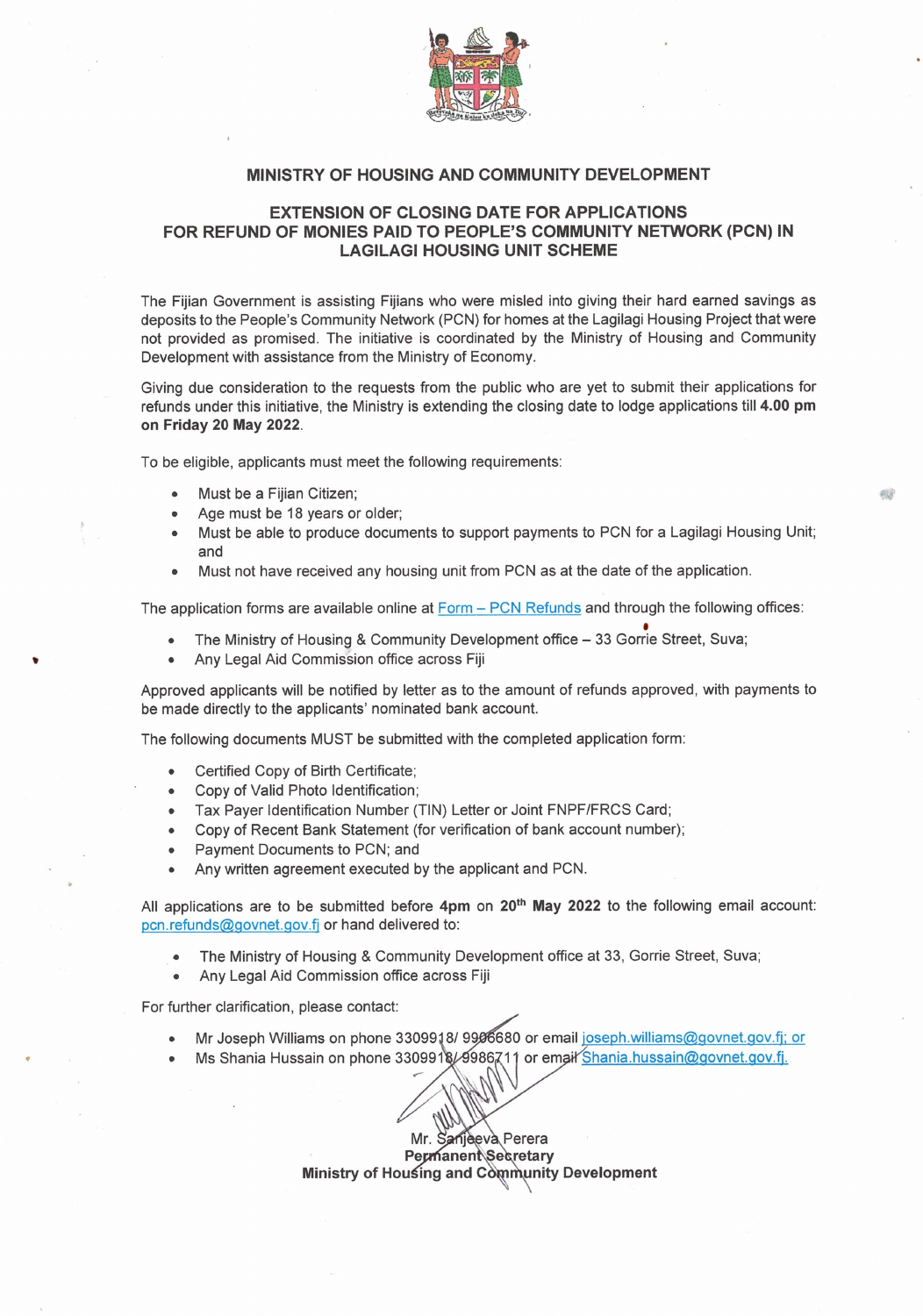# **APPLICATION FORM**

#### REFUND OF MONIES PAID TO PEOPLE'S COMMUNITY NETWORK (PCN) FOR HOUSING UNITS CONSTRUCTED UNDER LAGILAGI HOUSING PROJECT

#### **WARNING: Providing false information to the Government is an offence under the False Information Act 2016. If you are found guilty of providing false information to the Government, you may be fined up to \$20,000 or sentenced to imprisonment for up to 10 years.**

#### **SECTION A: DETAILS OF APPLICANT**

| <b>Full Name:</b> |  |
|-------------------|--|
|-------------------|--|

| <b>Current Residential Address:</b> | Total Claim Amount (FJD):    |
|-------------------------------------|------------------------------|
| District/Town/City:                 | Province:                    |
| Home Phone No:                      | Mobile No:                   |
| Date of Birth:                      | Birth Registration No.:      |
| <b>FNPF No.:</b>                    | Taxpayer Identification No.: |

### **SECTION B: IDENTIFICATION (VOTER IDENTIFICATION CARD PREFERRED)**

|--|--|--|--|--|--|--|

 $\Box$  Other valid photo identification (please specify):

### **SECTION C: BANK DETAILS**

Account Name:

Bank Name: Account Number:

## **SECTION E: ADDITIONAL DOCUMENTS**

Attached to this application form are:

- $\Box$  Copy of birth certificate;
- $\Box$  Copy of valid photo identification;
- $\Box$  Certified copy of taxpayer identification number (TIN) letter or FNPF/FRCS joint card;
- $\Box$  Copy of recent bank statement (for verification of bank account details);
- $\Box$  Payment documents to People's Community Network Central Division Branch (PCN); and
- $\Box$  Any written agreement executed by the Applicant and PCN.